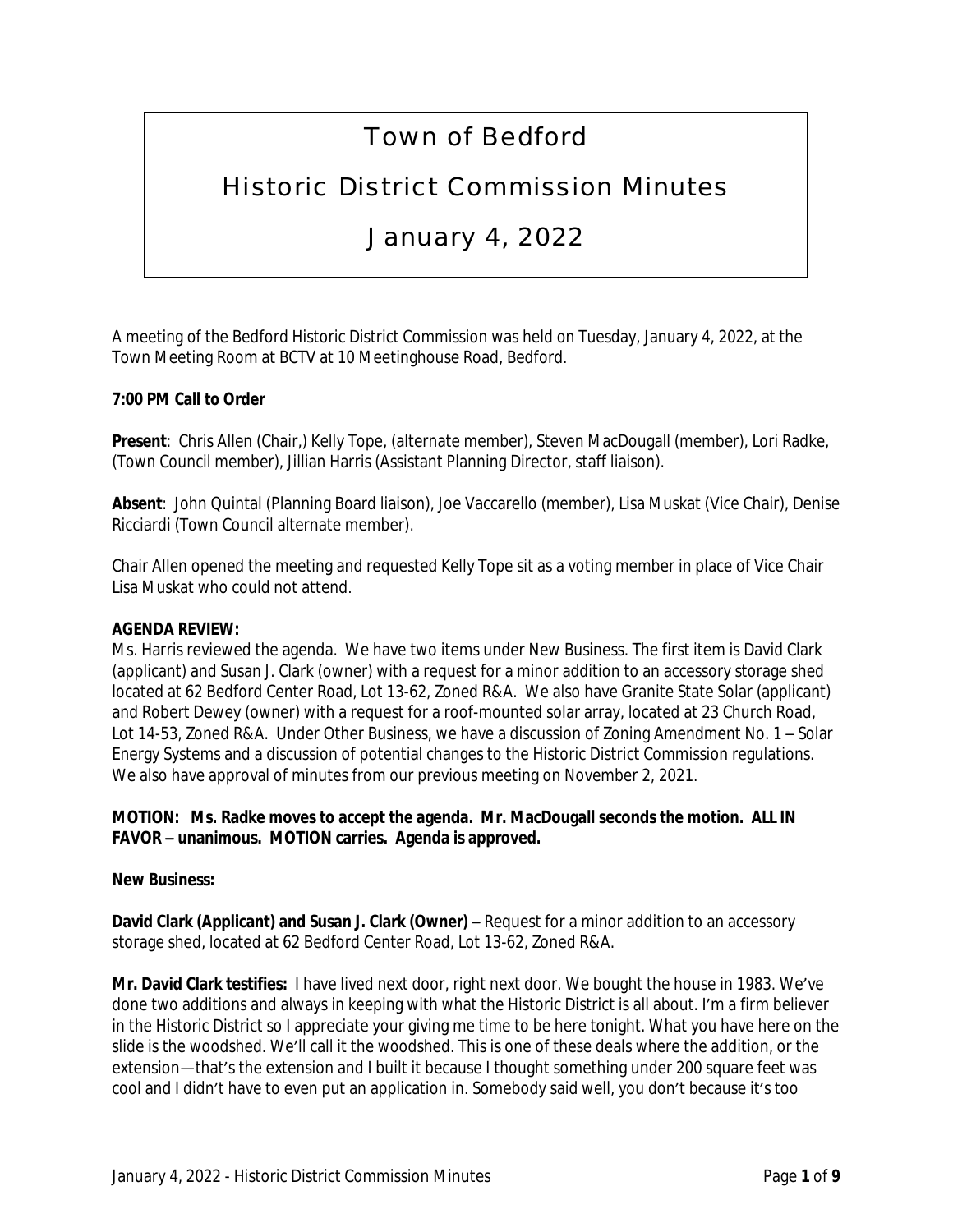small. Another person said oh, well you do. So, I called Matt Lavoie. He just said well, you're right and you're wrong. You're right that it's under a certain square footage. You're wrong because it's in the Historic District. And it's like, oh, whoops. I mean really whoops. I called and I ratted myself out because I didn't want to be a jerk and I've supported the Historic District all these years. It just totally was an oversight. I just—the scope and size of this thing is just so small that I didn't even think about it. That's the history of it. So, what I have here is, I stopped. I ceased construction on it because I didn't want to go ahead and be an egghead about it. So, what I'm going to be doing with this is, I have 60 sugar maple trees and I made 5 gallons last year with a turkey fryer and a propane setup. I have so much sap that I'm going to just make up a bunch more syrup. It's a labor of love and it takes a lot of time. I retired in June, and my wife is ill, so I need something to fill my day and be around the house. This is basically what's there. What I have done, because it's going to snow and rain and everything, I put boards on the bottom half along the side. Right here, I put another 4 x 4 straight down for structural integrity. These are all sunk in concrete. The roof is all 2-foot spacing on the trusses on the top. It's all simpson tied—strong ties. The roof is misty green, which actually matches the old roof. The old roof is 25 years old. I put that on 25 years ago, so it's faded. But I've used the same tile. It's basically the same color as the asphalt shingles on the main house. The trim is a creamy yellow that matches the house and the shed. It's basically the same color pattern. The roof slope is the same. I didn't change the roof slope. The black thing on top is a super vent, because the water vapor needs someplace to go. I really do need to keep it open. The stove is going to sit right in here. There's a stove pipe that I put up today. It really does need to be open because if it's not open, it's just going to be a mess. I don't know if anybody's made syrup in their home kitchen… have you done that? It's a mess. It's goopy. This is my feeble attempt at architecture. The % wall % wall, right now I've got-it's just basically plywood. I can either take the plywood down, or I can (on the front of it) just for beauty's sake, I can put 4 inch reveal clapboard on it to match what's already there. I can match that up on the front, but I am going to keep this open because the stove is going to be right here. The pipe comes right up here and extends a little bit over the roof. I really do need to keep that open. It's not going to have any electricity. It's not going to have any plumbing. It's just—the old woodshed the lean-to—has been here for—everything's been here since before I owned the property. I guesstimated everything to be 1960. The house is 1941. That's when it was built. It was built on what used to be the Cristliebs property and then before that it was the Woodbury property, as they owned like everything. So, that's what I'm trying to do. I welcome comments, suggestions or anything else.

Chair Allen said thank you for the overview. I'll say thank you for raising your hand as you were going through the process and bringing it forward so we could talk about it. I certainly appreciate the transparency there. I have just a couple questions for you and then I'll give the other members an opportunity. So, the ¾ walls that we're talking about, if you added those in, am I correct that would be what essentially amounts to the front and the back and then the end would be open? Or are you just saying the front would have that 3/4s? Mr. Clark replied I think, for visibility's sake, I think the front is, I think that would be my concern in keeping with the Historic District. I want it to look nice too. It's my property and my property value, and I care a lot about my property. So, the back side—it just faces the rainwater retention runoff pond. Nobody sees that. Keeping that open will increase the air flow as well. Chair Allen asked Is the ¾ opposed to a full just focused on air flow and venting? Is that it? Mr. Clark said have to, yes. I think maybe what I might do is, in this area-I just borrowed the clapboard (I cut and pasted). Right now, it's about a half wall. I've got 2 windows that are ready to go up. They're surplus windows and I can paint them to match. They're 35 by 39 inches. That would probably go right in this middle part here. I don't know. I just want to keep it a shed with not a lot of pizzazz to it. Chair Allen said I don't recall if you had an image in this packet, but can you just remind me of where this sits on the plot itself? Mr. Clark said sure. It's behind the house. Here's BCR right here. Then you go in my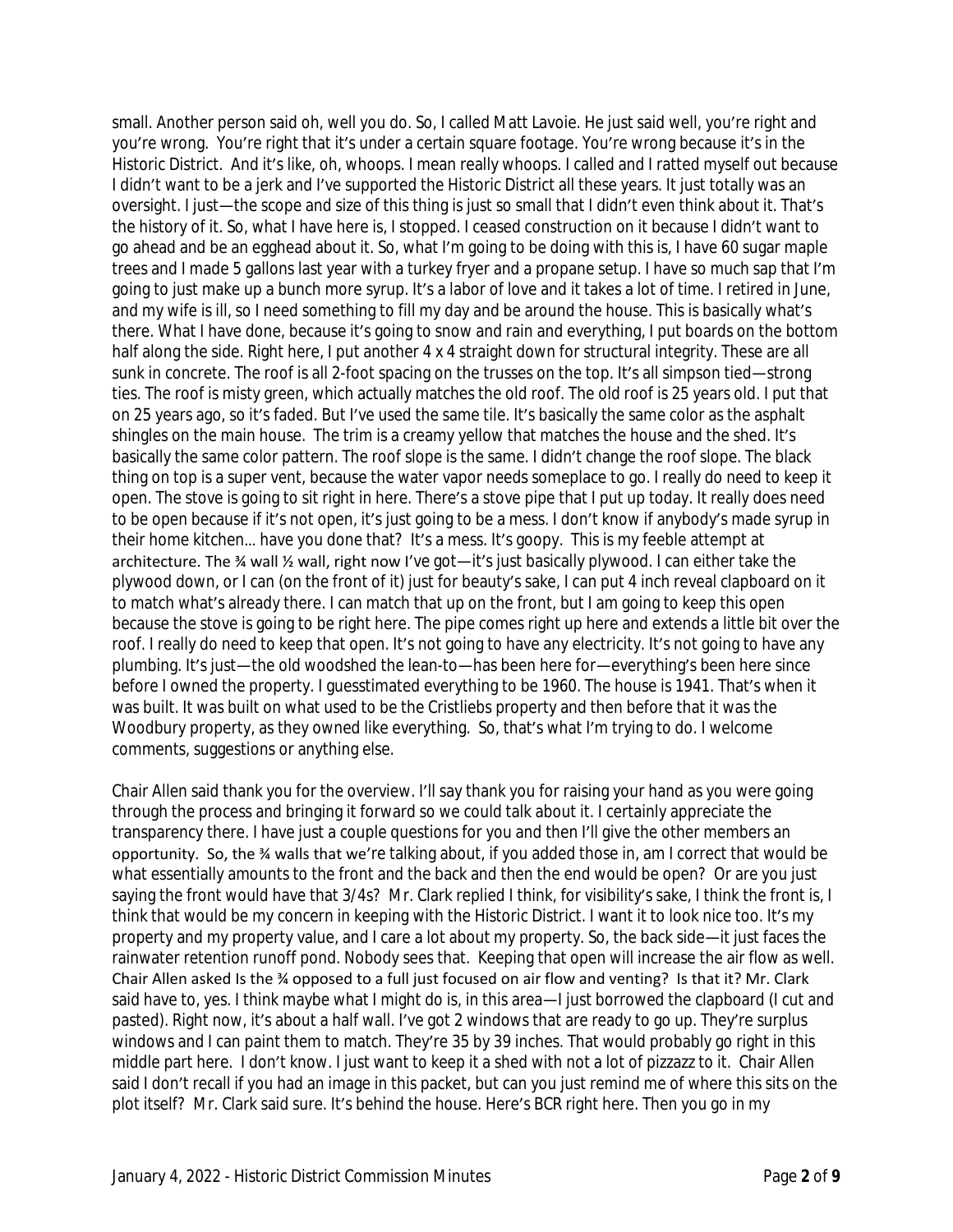driveway. Then you go down, here's the home. The existing shed, in red here, is 30 feet from the back of the house. The extension would be, if you're looking down the driveway, to the right. I've got all the setback requirements. To Kate Hanna's, I'm 150 feet to this building and the stone wall behind here, I am 150 feet. Then I own lot 64 that goes all the way down to 101. So, here's your skating rink down here. So, if you're looking up from 101, it's very hard to see anything up here. There are trees all around in here. The ones that Bob Brooks didn't cut down, which was, I never used to be able to see 101. Thank you very much. But that's another—that's a whole other story. I applied and I begged the Historic District to help me out on that, and it was not a good time. So, because they were all over 14 inch trees. So, setback is all good, and really Kate Hanna, who is over on 58, she's the only one that really can see what I'm doing. I sent you a letter, I think you guys might be copied on it. She totally endorses it. She sent that to me yesterday, so I'm sorry for the late arrival on that one. She can see it. If you draw a line up where the help icon is on this screen, that's about where her house is. She can see if she's in her driveway. Her driveway has a drive-in garage. So, she doesn't look through her garage to see what I'm doing. It's pretty far back and out of the vision, if you will.

Chair Allen said okay. I'll hold off on expressing my opinion until the rest of the Commission has an opportunity to weigh in. I'll open it up, does anyone have any questions they'd like to bring forth? Ms. Radke said the only one I had was, and I think you answered it, where there are going to be windows, in that front, and you answered it. So, you do have some surplus windows that you're going to put in? Mr. Clark said yes. I have them, and I … Ms. Radke continued when you said a wall, I'm like ooooh, it would be nice if you could break that up with a window, and you did. So that was nice. Mr. Clark said yes. Well, Lori, it would either be the half wall and the whole top would be a window. Ms. Radke said which is fine, too. Mr. Clark continued yah, it's kind-of a work in progress. I've got to see how it functions. I got a kit and put together the evaporator. It's a 55 gallon barrel with stainless steel trays that fit on top of it. You build a big roaring fire under it, and I really don't know the thermodynamics and the steam. I just don't know what's going to happen yet, before I really go hog wild. I think, really, what I really want to do is I want to, however high that wall is, I want to continue this clapboard look. I think that is… Ms. Radke said that will look nice. Mr. Clark continued It will look nice. I've got to paint on both sides so that might take a while. It's a little cold to be painting right now. I designed it so I can buy 6 foot clapboard. That new 4 by 4 inch column here, I'll have to trim some off the 6 foot boards, but I don't have to buy 10-12 footers, which are really expensive. It would be pine. I would paint the rough side—I'd leave the rough side out. I'd prime the inside. Then I can pop a window in there. It would be a window that would be hinged on top, and you could put a stick to prop the window out to let the air flow happen. I would paint it to match the other…the shed is, that it's still standing, is pretty amazing. It's a piece of junk, and there are woodchucks that live behind it. I showed Jillian a picture of the backside, which is what it looked like before I revamped it a little bit. It was really—I can't believe it's still standing. I've got racoons living under it. I've got woodchucks living under it. The mice are happy. It' s really not—I don't know how long the building is going to last. But I'm amazed it's lasted as long as it has. It's not historic. It's just vintage 1960. It's one of these things that somebody just made on a couple weekends or something. It was a pony barn.

Chair Allen said thank you for that. Lori, anything else from you? Ms. Radke said just one unrelated question. When you make your syrup, you do it outside? It's going to smell really nice, huh? You're going to smell the syrup? I'm just thinking. Mr. Clark said uh, it depends on what stage you're in. If you're doing a big boil, it will, as it gets down closer to being syrup—it's great. With sap, you can drink sap. It's really a good elixir. Just straight sap. If you don't have enough time to boil it. It's anticarcinogenic. It's got some properties that's just unbelievable. Mr. Radke said nice. Mr. Clark said my wife cooks with it when it's done. Ms. Radke said well good luck with that. Mr. Clark said yes. It's fun.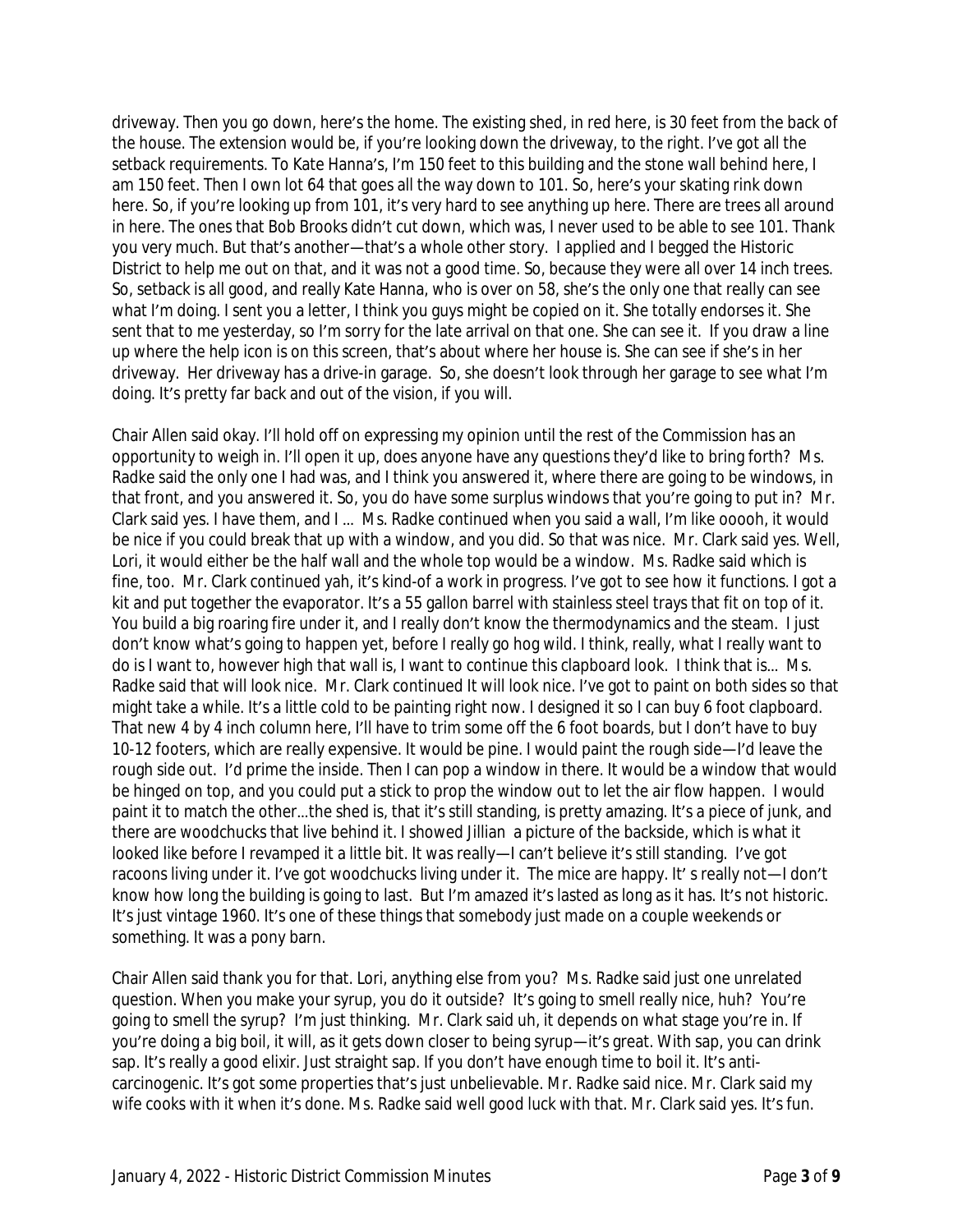You know what. You have my word. I'm going to make it look as presentable as possible, because I do care. Ms. Radke said why wouldn't you? You'd want that, so good. That's all I have. Thank you. Chair Allen said alright. Thank you. Any other questions? Mr. MacDougall asked you can see it from the street? Or you have trees in the front, right? Mr. Clark answered yes. I have a privet hedge, and I have trees. You can see it if you stand at the top of my driveway, and you can look down and you can see it. It's about 10 feet below 10, 11, 12 feet below the grade of Bedford Center Road. Mr. MacDougall continued well I have no problem with you doing what you want in that area. That sounds like you really want to do the right thing, and you are. Mr. Clark said yes. Well, in between here and that long strip of property that I own down to 101, I planted 75 Christmas trees last year. I've got another 20 on order from the State. So, you can see the Christmas trees out there. I've taken a lot of them, and I give them away. I'm starting a whole new crop of them. Trying to get this Bedford Center kind of back to its Freeman Shaw days. Do you guys know who Freeman Shaw is? Bob knows Freeman. He lived down…do you know where the horses were? Brad Holt owns that, but they rent it. Freeman lived in that house. He lived to be 98 years old. He probably wrote about 80 percent of The History of Bedford book? Chair Allen asked, is that right? Ms. Radke said yes, you'll see his name all over in that book. He was very much involved. Mr. Clark said character. I mean stories after stories. The cows used to wait to be milked. You know across from the Hessions, now the Diedre and Nicolo, the Woodbury house—across from there, there's a slatted black fence. The cows used to wait to be taken into the barn right there. So, that's where I put my vegetable garden when I first moved in. It was—cow manure was—the soil was so rich. It was great. But I digress. Ms. Radke said good history. Chair Allen agreed. Mr. Clark said the stories are fun. They really are. By the way, the Menards are doing a great job on that Woodbury house. It's, it's—what a mess. What a mess. But they're going to bring it back to its former glory. It's good to have people that can do something like that. Like the Burleigh's house. They've done such a great job on that. Alright, well you guys are the historic crowd, so. Chair Allen said that's right. It's the right place for these stories. I'll just say I echo Steve's comments. I think this is a relatively straight-forward proposal. I will say that I personally like the idea of continuing the clapboard across for the lower half and that window up above with a top hinge I think would look very nice on the front side. With the understanding that the rest would be kept open for ventilation. I just offer that as an opinion. With that, I'll go ahead and open it up to any comments from the public. Do we have anyone here that would like to make a comment? There is no comment from the public.

We did, as you alluded before, receive one email that we'll read into the record as well. It is from Katherine Hanna. I'll read this verbatim. Received yesterday, 3 January at 5:31 pm. Dear Commission Members, I write to support the request of my next door neighbors, David and Susan Clark, to renovate their shed in the backyard and to engage in other minor activities to allow for their producing maple syrup. The Clarks have consistently maintained their property in an exemplary fashion so that it fits in with the historic nature of the property. For example, the Clarks have grown beautiful Christmas trees on their lot next to the Town Hall. In my view, the maple syrup activities will only enhance their property and our neighborhood. Therefore, I urge you to approve their request. Best Regards, Kate Hanna.

There not being any other comments, I will just offer the Commission one last opportunity. Are there any other comments that you may have? Okay. No? Alright so not being anything further, I will entertain a motion on this application.

**MOTION: Ms. Radke moves that the Historic District Commission approve the request for construction of a minor addition to an accessory storage shed at 62 Bedford Center Road, Lot 13-62, in accordance with the information submitted because the applicant has provided evidence that**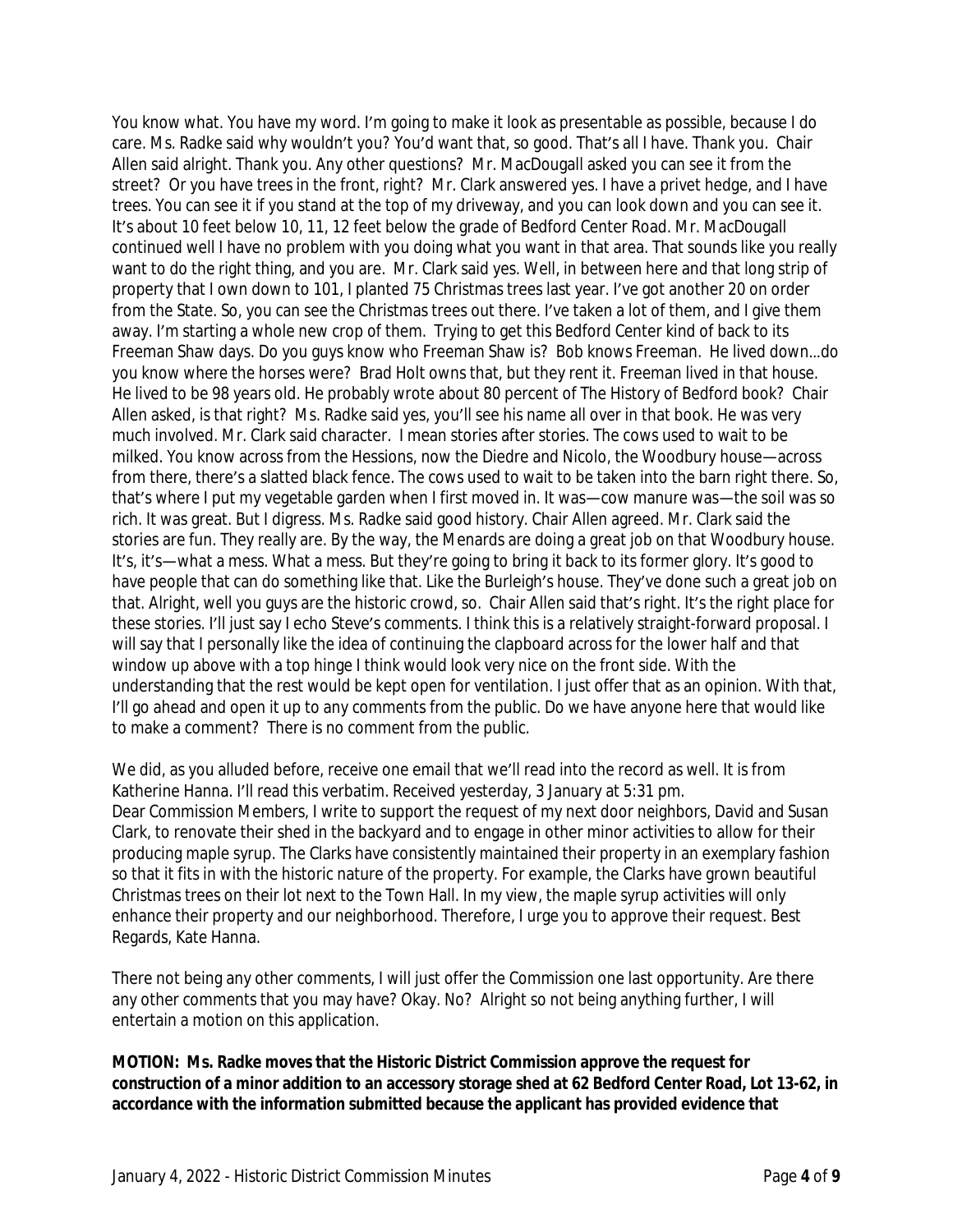**demonstrates consistency with the Historic District ordinance and regulations, subject to the following conditions:** 

- **1. All work shall be completed by the applicant within two years of the date of the Historic District Commission approval.**
- **2. The applicant shall submit photos of the completed work for the file.**

#### **Ms. Tope seconds the motion. ALL IN FAVOR – unanimous. MOTION carries.**

Chair Allen said Mr. Clark than you very much for your time and for the detail that you offered here. Mr. Clark said great. Just a matter of whatever procedure. Do I need to get back to the Town, or? Ms. Harris said we will send you a Certificate of Approval. Mr. Clark said do I need to do anything else at that time? Ms. Harris said just check in with Matt Lavoie on Building Permit requirements, but if you're all set there, then you're good to go. Mr. Clark said thank you so much. Before I step down, Bob's going to talk about his solar. I use the same solar company, which is Granite State Solar. They were awesome to work with, and they were very respectful of what you guys do. Obviously because I just went through it. It was all Zoom, so I don't know who was in the meeting. I thank you for passing that. All I've got to say is they are awesome. They are awesome. Chair Allen said that's good to hear. Mr. Clark continued I don't need to stick around. Or I will stick around. Ms. Radke said just bring syrup next time. [laughter] Mr. Clark said I'll bring syrup next time when I park my double-wide in the back. Thanks again. Chair Allen said we'll go ahead and get started with our second agenda item. This is the application from Mr. Dewey. So, Bob, we'll turn it over to you, and ask that you please give us an overview of your proposal as well.

**Granite State Solar (Applicant) and Robert C. Dewey (Owner)** – Request for a roof-mounted solar array, located at 23 Church Road, Lot 14-53, Zoned R&A.

**Mr. Robert Dewey testifies:** This is really not a big deal. We've lived, I was actually on the Commission in the early 90's for about 4-5 years. I did this. Back when we did it in the Town Offices. But anyway, we are just going solar. We're putting some solar cells up on the roof of the house and not doing anything else. The house sits back. There's a big berm in front of the house on Church Road. It's heavily treed. You can see in the pictures that there's … Ms. Harris interjected Bob, if you want close out of this, there is a file on the computer that you can open and show the pictures from your application. Mr. Dewey said oh, okay. [Ms. Harris assisted with the computer projection]. There we go. Okay. We're just trying to reduce our carbon footprint basically. In this age of global warming, we're going to have, I think, 49 panels put on the roof. You can see it's a house with a hip roof. It's a pretty flat roof. I honestly think you might see the front panels from a distance. But not when you get close to the roof. You can see here—that's our driveway. The house sits back a way. If we go down further, we have a berm in front so that you really have a hard time seeing the house from the road any way. That's really all we're going to do. We're having the same company that did David and Susan's. I don't think I'd change anything else on the house. I think that's it.

Chair Allen said just a couple clarifications. I think it said it was 2 feet, right, from the roof line to the top of the solar panels. Is that correct? What is the total number of solar panels? I apologize if I missed that. Mr. Dewey said it's either 49 or 48. I don't know if they wrote it down. A board member said it looks like it says 51. Mr. Dewey said 51? Okay. Chair Allen said if you don't mind, would you mind just scrolling back down to the image of the home? And so, the driveway here is on the right side, is that right? Mr.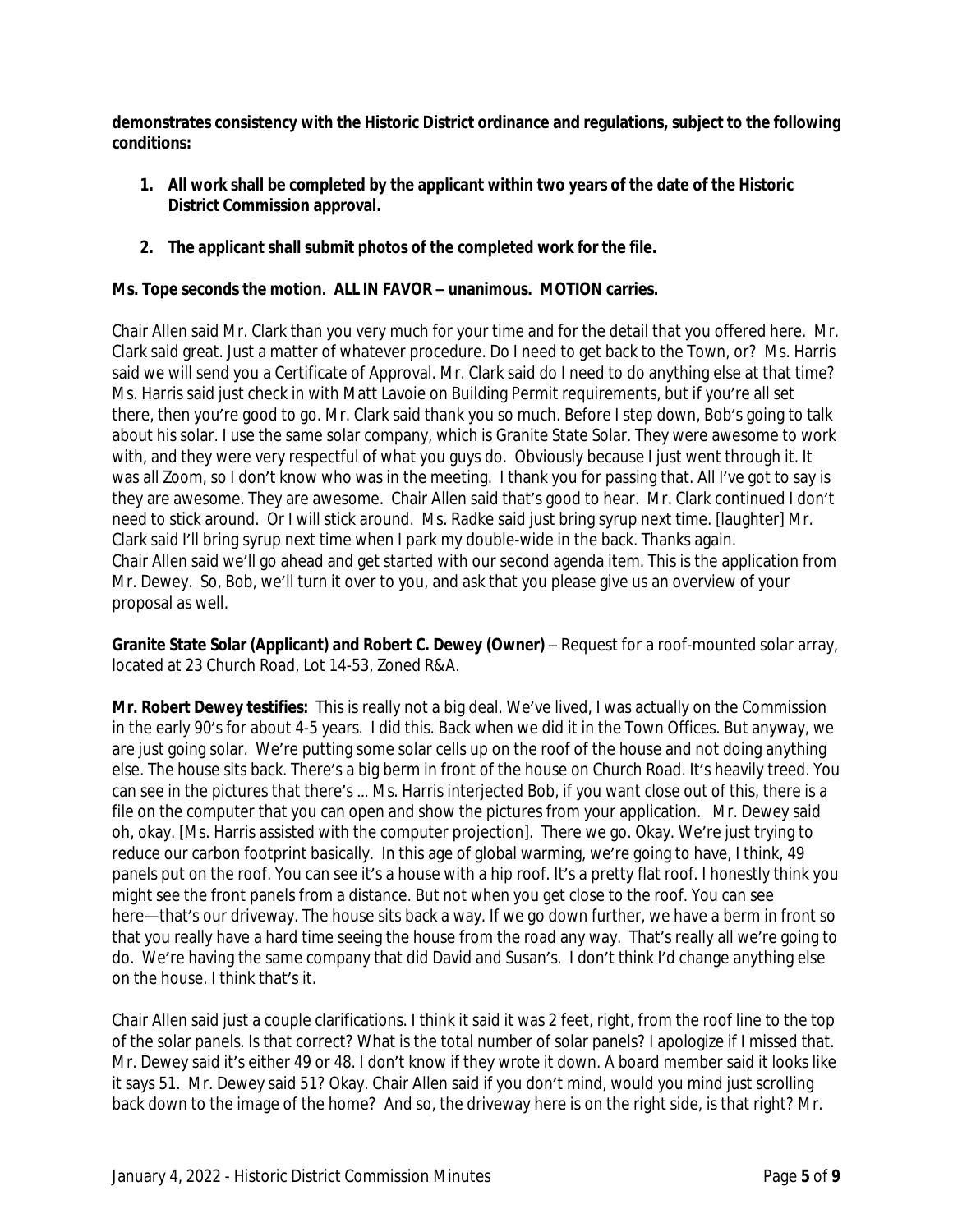Dewey said yes, that building to the right is the garage. This is the garage. The driveway comes down here on the right hand side of this diagram. Chair Allen said got it. Okay. Thank you. I think that's all I had for clarification questions. I will say that you came on a good day. There's going to be a lot of solar talk today. Mr. Dewey said oh, is that right? Chair Allen said yes, so this is a good one to lead us into that. I'll open it up to the Commission. Any other questions or points of clarification? Ms. Radke said just one Mr. Chair. What is disconnected? It says disconnect on the map. Mr. Dewey said you know I honestly don't know. I get tied in somehow with … Ms. Radke said oh, it's their drawing. Mr. Dewey said that's just their work thing. I don't know what that … it says meter disconnect. But the meter is on the side of the garage out here. So, I don't know what they meant by that. Ms. Radke said oh, okay. Ms. Harris said I think that's a safety feature for a fire. Ms. Radke said okay. That's all I had. Chair Allen asked are there any other questions? Alright. With that, I will open it up for public comments if there are any. Not hearing any public comments, I'll just offer the Commission one last opportunity with any questions or comments that you'd like to make. Alright. So, I will entertain a motion on this application.

**MOTION: Ms. Radke moves that the Historic District Commission approve the request for an installation of a roof-mounted solar array, located at 23 Church Road, Lot 14-53, in accordance with the information submitted because the applicant has provided evidence that demonstrates consistency with the Historic District ordinance and regulations, subject to the following conditions:**

- **1. All work shall be completed by the applicant within two years of the date of the Historic District Commission approval.**
- **2. The applicant shall submit photos of the completed work for the file.**

#### **Mr. MacDougall seconds the motion. ALL IN FAVOR – unanimous. MOTION carries.**

Chair Allen said thank you Mr. Dewey for walking us through the project. Have a good rest of your night. Mr. Dewey said okay. Thanks very much. Chair Allen said okay. Thank you. With that, we will move into our item number 4 here Other Business.

#### **Other Business:**

#### **Discussion of Zoning Amendment No. 1 – Solar Energy Systems**

Chair Allen asked Ms. Harris to give an overview to get started. Ms. Harris said I've provided, in your packet of materials, Zoning Amendment number 1, which was recently posted for Public Hearing by the Planning Board and will be heard January 10th and January 24<sup>th</sup>. It is proposed for solar energy systems. It would amend Attachment 2, Table 2, Table of Uses, Section 275-61 for performance zone permitted uses and Article 1, Section 275-6 for definitions. It's intended to permit roof-mounted and small-scale ground-mounted solar energy systems as an accessory use in all districts and to update the Table of Uses to permit medium-scale ground-mounted solar energy systems as an accessory use in certain districts. It would also permit medium- and large-scale ground-mounted solar energy systems as a commercial use in certain districts. It's intended to outline criteria for permitting solar energy systems and for granting conditional use permits for solar energy systems. I've provided the complete text of the draft amendment for you to review. I can certainly answer any questions on what's outlined for the zoning there.

Item 2 under Other Business is a discussion of potential changes to the Historic District Commission regulations. This would be in relation to this amendment, should it pass, the Commission might want to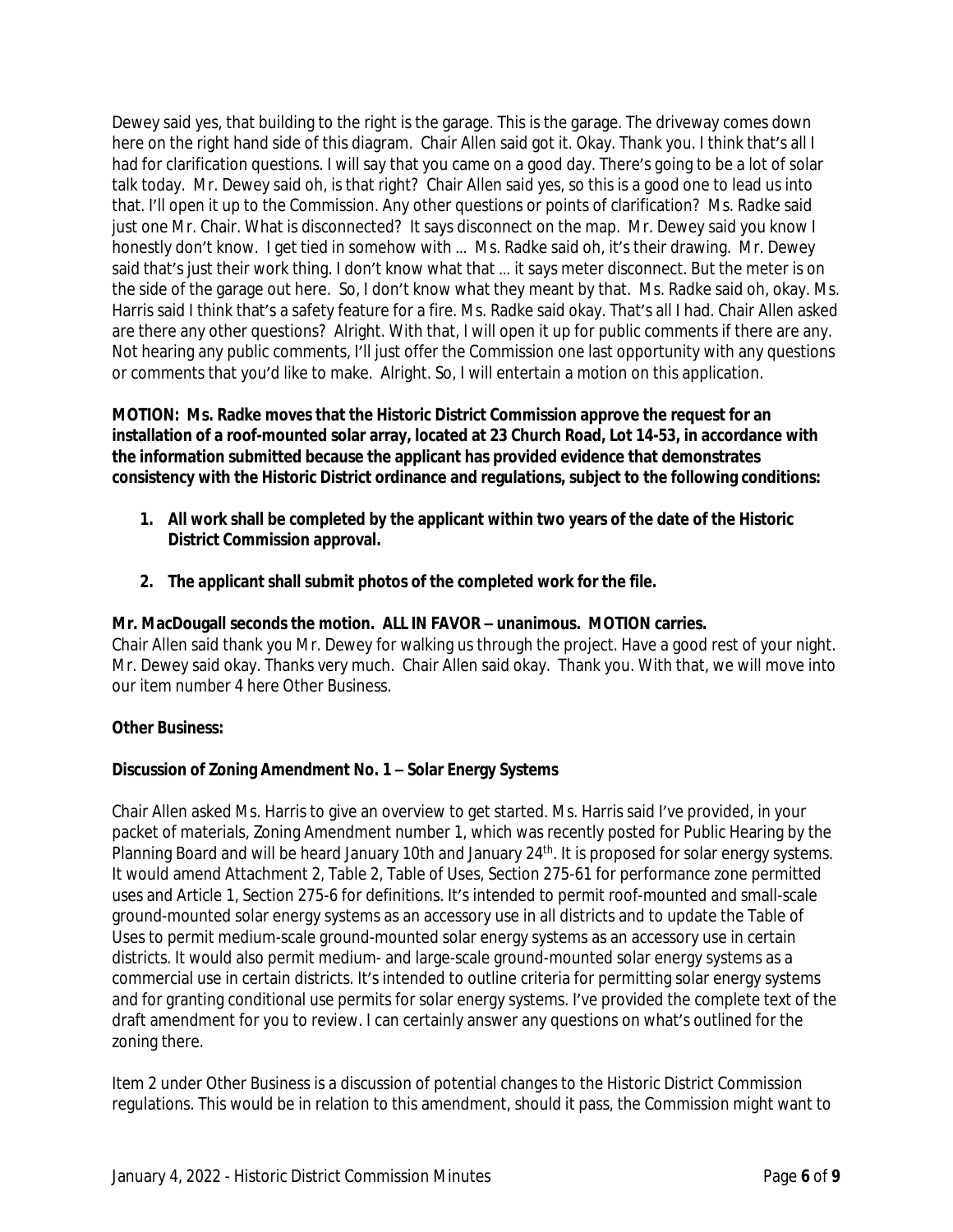consider updating regulations so that we establish design and siting standards for placement specific in the Historic District. There are some considerations that you can review. I passed out the Energy Commission report on a company called Sol-Smart, who did a Zoning Review for solar energy in Bedford, and it outlined some barriers and gaps that related to solar development in town. They also had some considerations that you could look at for Historic District Commission regulation updates. So, I can certainly go over what the recommendations were there just to get the discussion started. But really, I'm looking to see what the Commission would want to see in an update to the regulations in relation to solar energy systems. On page—this is the Sol-Smart zoning for solar code considerations. Looks like it's page 3. It's not numbered. Item J outlines Historic District, and it states solar energy systems in the Historic District should be designed, sized and located to minimize their effect on the character of a historic building. These are just considerations, but you can discuss tonight. They have … solar energy systems should be placed to avoid obscuring significant features or adversely affecting perception or overall character of the property. They should minimize visual impacts by locating solar energy systems back from the front façade. Consider installing solar energy systems on an addition or secondary structure where applicable. Use the least invasive method feasible to attach the solar energy system to a historic roof. Such that it avoids damage to significant features and historic materials and can be removed and the original character originally restored. Lastly it has all solar energy systems within the Historic District require a Certificate of Appropriateness or in our case it would be a Certificate of Approval, from the Historic Commission or equivalent. These are the types of items that we could consider adding to the Historic District Commission Regulations in relation to the Zoning Amendment.

Ms. Tope said we wouldn't be addressing this until after the amendment? Ms. Harris said right. We can start the discussion now. We can continue it in February and March and get sort-of, establish what you would want the regulations to be updated with. We would then have to post for public hearing, and I'd probably consider doing that in April. Mr. Allen said just one clarification to make sure I'm on the same page. The Sol-Smart Consulting Services were part of the amendment, so putting that together, or is that an HDC-specific… Ms. Harris said it was not specific to HDC. It was something the Energy Commission was working on so that we can establish specifically local siting standards for groundmounted arrays. Also, to encourage solar in general, so there aren't barriers or gaps in our zoning that would prohibit solar installations unnecessarily. They did a zoning review and gave recommendations for a zoning update. As part of that zoning review, they also gave recommendations for updates to the Historic District. Some communities put their Historic District into their zoning. I think that's why they put it in their recommendations. We would just update the regulations. Mr. MacDougall asked is there any differences between what is expected within the town as a whole versus the Historic District? Or is it just one in the same? Ms. Harris said the zoning amendment, should it pass, would apply to all of the Historic District. The Regulation Updates would be specific to the Historic District so it would be sitingspecific where they, you know, you were looking at minimizing visual impacts. In the case of a groundmounted array, perhaps if it was going to be visible from the road and they had another option to make it behind a structure, the recommendation from the Commission would be to make it the least visible option possible. Mr. MacDougall said whereas the town as a whole could just put it in wherever they please, because they don't have … Ms. Harris said assuming they meet setbacks, yes. It would be those types of things that the Historic District would look at. Chair Allen said I guess as an opening on this one, I think we'd be well served to have some more specificity around solar arrays and solar energy in the HDC guidelines. I think it's relatively open to interpretation as it's written right now. I think when you read through the definitions, particularly around the sizes of what constitutes a certain size ground array, that, to me, would make a lot of sense and kind-of remove some level of ambiguity and probably—we're seeing the number, as evidenced tonight, right, the number of solar applications increasing out of our Commission. So, I think if we can align with the zoning change, if it's passed, and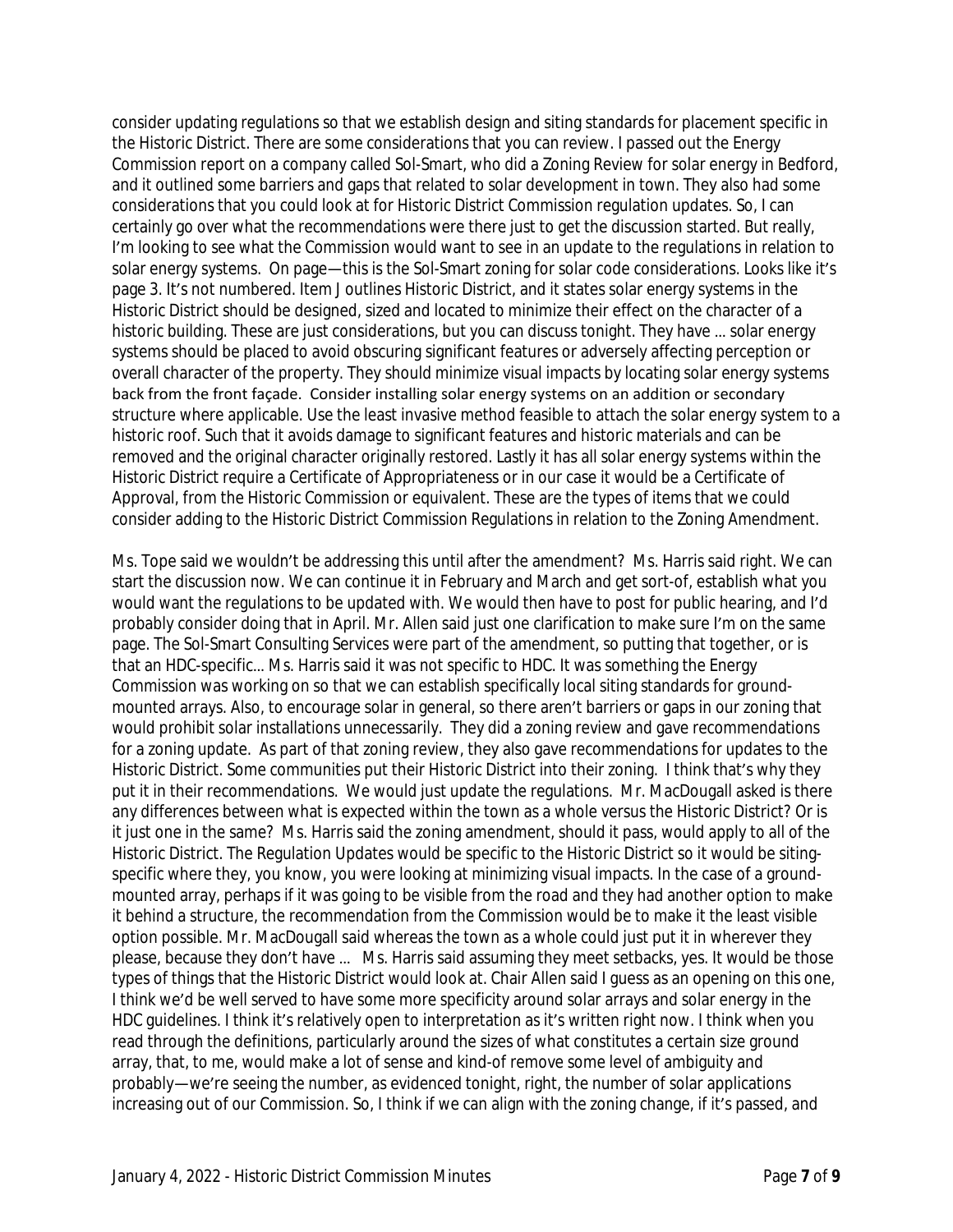have that level of specificity. I think it would help the applications and the conversations that we have here. Ms. Tope said I don't have a copy of that, so I'll take a look at it later. Basically then, we would just put additional parameters around it and still require Historic District Commission approval but give a little bit more guidelines as to what may be acceptable in the Historic District. Chair Allen said we would propose those changes to the regulations and, jump in if I have this wrong, work through those. Those would get posted for public response and then once it makes it through that, it would become part of the guidelines that we set and have conversations on. Mr. MacDougall said that will be one less thing we have to grill them on if it's all predefined. Chair Allen said yes. Again, the frequency of applications, probably, is not the thing to go off of, but the number of tree-related requests that come forward are sizeable. So, we have very specific parameters about what size tree constitutes coming before the HDC versus not. I think setting that up in a similar fashion will improve the conversations. Ms. Harris said it will help the applicants when they're putting their applications together as well, to have specific guidelines they can work with for siting and placement. Chair Allen added I guess one thing that, and I don't know that you would know this, or Lori in your conversations, I don't know what the exact term was, but the requirements for screening or having things around the ground arrays, that's something I'd be particularly interested in looking at. In some cases, that could be a significant burden for a homeowner to have to put whatever that screening is--maybe it's not—if it's evergreens, or something like that. If it's more substantial that might be a point that there's more debate on. That would probably be something for us to keep in mind and talk about probably in the February meeting. Ms. Harris said yes, certainly. So, if there are specifics for screening that we can add, that would be great to have: number, size, type, if it's landscaping or if we're going to be requiring fencing as a screening—what would be acceptable for that. Ms. Tope asked then would we need different definitions for the smallscale and medium-scale ground? Those could be different in size. Ms. Harris answered yes. Those are included in the zoning amendment—the definitions. Let's see if I have it in front of me. Ms. Tope said we may want to consider the size of that. I think right now it's 15 feet, maybe something, I don't know, we'd have to see. And what could conceal those may be different as well, based on the size of the panels. Ms. Harris said yes. Chair Allen said I'll ask maybe a very basic question. If that amendment were to pass, right, that's the zoning, then, standard, am I correct that we cannot be more lax than those standards, but we could be more restrictive than those standards. So, if the zoning standard is 15 feet, we can say for the HDC, it's 10 feet. Is that true? I'm not saying that I'm proposing that. I'm just asking. Ms. Harris answered alright I don't think that you could reduce the height for the Historic District in the regulations. I think it would have to be consistent with the zoning. But I think you could ask for more screening above a certain height or that it needs to be placed, this is sort-of subjective, but the least visible place possible and screening. I think those are the types of things the regulations would address. Chair Allen said okay. Ms. Radke said that makes sense, yah, I guess so. Are there any already in the Historic District, any ground-mounted? Ms. Harris answered there are. There was one recently approved this year on Bedford Center Road, near Town Hall. I think it was 99 Bedford Center Road. Just behind the Presbyterian Church. Ms. Radke said ahh, okay. Ms. Harris said there is another one, I think, on Liberty Hill. Mr. MacDougall said I don't think you can see it. I think that one's behind the house, isn't it? I think it's pretty well hidden. Ms. Harris asked, which one? Mr. MacDougall answered the one at 99 Bedford Center Road. Ms. Harris said it is sort-of off to the side of the house. You can see it from a certain angle in the winter. Otherwise, it's screened pretty well with trees. Chair Allen added I think that one, in particular, was also relatively short height perspective and not an overly large number of panels either. Ms. Radke added this height might change too. Didn't we have a conversation about changing it? Did it start out at 15 and then there was conversation? Ms. Harris answered it stayed at 15. Ms. Radke asked it stayed? They kept it at that. Ms. Harris replied yes. It was the overall size for small scale that went up slightly from 1750 square feet to 2500 square feet. That was adjusted. Ms. Radke said okay. Ms. Harris stated I guess I would ask if the Commission is supportive of the items that were outlined in